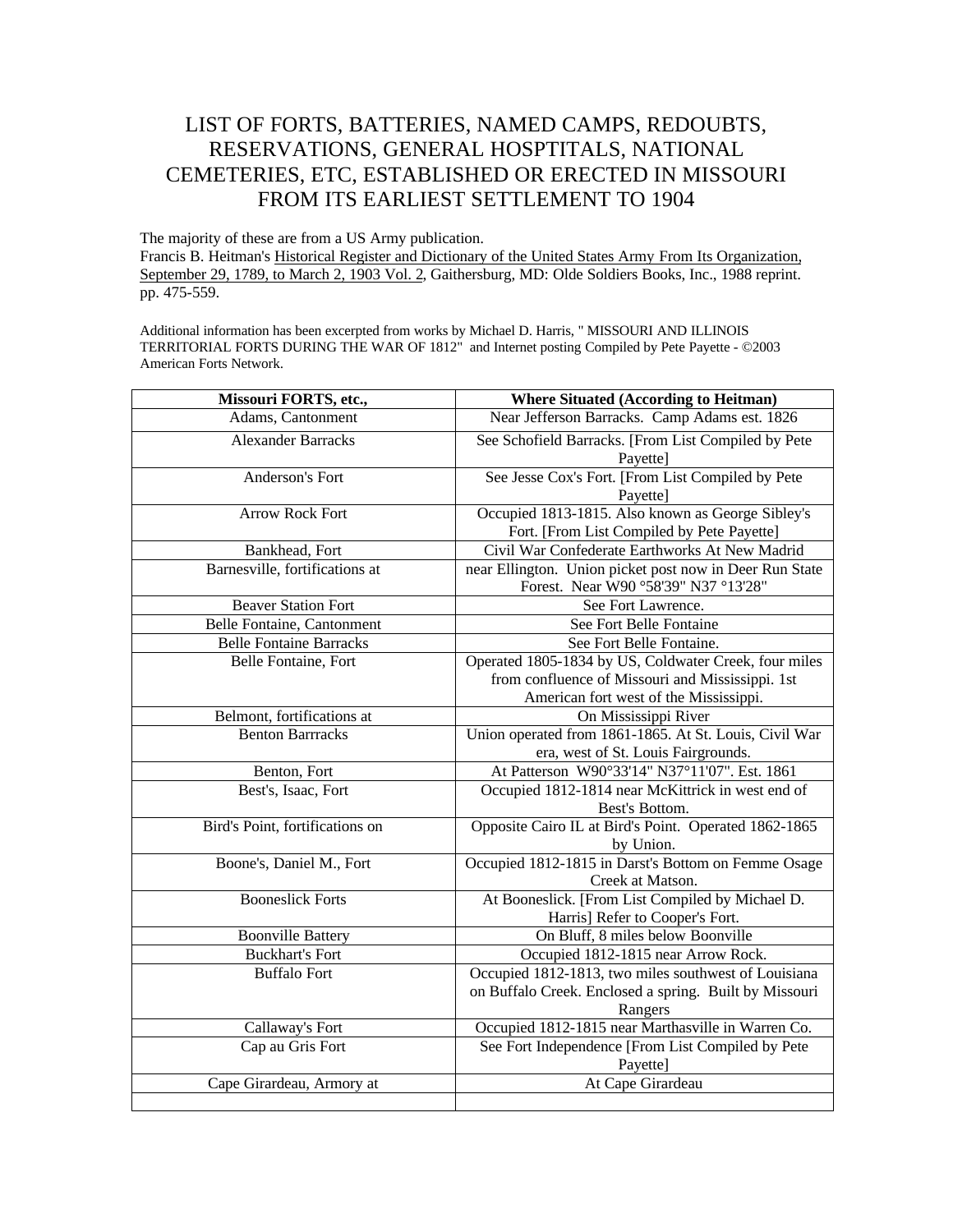| Cape Girardeau, fortifications at                        | Forts A (east end Bellevue St.), B (SEMO campus), C<br>(end of Sprigg St.) & D (Locust & Fort St.) At Cape<br>Girardeau |
|----------------------------------------------------------|-------------------------------------------------------------------------------------------------------------------------|
| Cape Girardot, Fort                                      | French trading post est. 1733 near present day Cape Rock<br>Park. [From List Compiled by Pete Payette]                  |
| Carey Gratz, Camp                                        | At Rolla. Civil War era fort near town.                                                                                 |
| Carondelet, Fort                                         | Operated 1791-1804, Spanish fort operated for French-                                                                   |
|                                                          | Canadian fur traders in Vernon Co. [From List Compiled                                                                  |
|                                                          | by Pete Payette]                                                                                                        |
| Castlio's, John, Fort                                    | In St. Charles Co. 1 1/2 miles from Howell's Fort near<br>Dardenne Creek. Operating 1811-1815                           |
| Cavender, Camp                                           | Est. 1861 in St. Louis                                                                                                  |
| Celeste, Fort                                            | Operated 1789-1804 by Spanish at New Madrid                                                                             |
| Charette, Fort                                           | Occupied 1790-1804. French fort at Washington.                                                                          |
| Charles, Fort                                            | At present site of Rush Tower 38 miles below St. Louis                                                                  |
| Clark, Fort                                              | Another name for Fort Osage. [From List Compiled by                                                                     |
|                                                          | Pete Payette]                                                                                                           |
| Clark, Fort                                              | Est 1832 during Black Hawk War at Sublette. [From List                                                                  |
|                                                          | Compiled by Pete Payette]                                                                                               |
|                                                          | Occupied 1812-1815, 3 1/2 miles southeast of Troy.                                                                      |
| Clark's, Major Christopher, Fort<br>Clarksville Stockade | Est. 1812 at Clarksville by settlers. [From List Compiled                                                               |
|                                                          | by Pete Payette]                                                                                                        |
| Clemison, Fort (or Camp)                                 | Occupied 1812-1815 on Loutre Island near Mc Kittrick in                                                                 |
|                                                          | Montgomery Co. built by Missouri Rangers.                                                                               |
| Clemson, Camp                                            | See Fort Clemison                                                                                                       |
| Cole Camp                                                | In Benton Co.                                                                                                           |
| Cole's, Hannah, Fort                                     | No Location Given by Heitman. Operating 1814-1815 at                                                                    |
|                                                          | Boonville                                                                                                               |
| Cole's, Stephen, Fort                                    | Est. 1812 1 1/2 mi east of Boonville.                                                                                   |
| Conant, Camp                                             | On Tavern Creek                                                                                                         |
| Cooper, Camp                                             | In Howard Co.                                                                                                           |
| Cooper's, Captain Benjamin, Fort                         | Occupied 1812-1815 at Petersburg (Boone's Lick SHS)                                                                     |
|                                                          | [From List Compiled by Pete Payette]                                                                                    |
| Coontz's Fort                                            | See Kountz's Fort                                                                                                       |
| Côte sans Dessein, Fort                                  | Occupied 1812-1815 near Tebbetts. Also see Joseph                                                                       |
|                                                          | Thibault's and Roi's Fort. [From List Compiled by Pete                                                                  |
|                                                          | Payette]                                                                                                                |
| Cox's, Jesse, Fort                                       | Occupied 1814-1815 3 miles north of Arrow Rock in                                                                       |
|                                                          | Cox's Bottom. Also see Anderson's Fort.                                                                                 |
| Crowder, Fort                                            | Operated 1863-1865 by Union at Neosho.                                                                                  |
| Curtis, Fort                                             | At Arcadia [listed by Heitman under original name of                                                                    |
|                                                          | Fort Hovey] Renamed Fort Curtis after the victory at Pea                                                                |
|                                                          | Ridge. Is mentioned in Ors as Fort Curtis.                                                                              |
|                                                          |                                                                                                                         |
|                                                          | W90°37'33" N37°35'25"                                                                                                   |
| Davidson, Fort                                           | At Pilot Knob W90°38'25" N37°37'12" Est. 1863. Scene                                                                    |
|                                                          | of Major Civil War Battle                                                                                               |
| Defiance, Camp                                           | Operated 1862-1865 by Union at Cassville.                                                                               |
| Dette (Detty), Fort                                      | Operated 1863-1865, Union cruciform fort at Rolla on                                                                    |
|                                                          | area of present-day campus. [From List Compiled by<br>Pete Payette]                                                     |
| Don Carlos el Señor Principe de Asturias, Fort           | Operated 1767-1780 by Spanish on south-side mouth of                                                                    |
|                                                          | Missouri River at Spanish Lake. [From List Compiled by                                                                  |
|                                                          | Pete Payette]                                                                                                           |
|                                                          |                                                                                                                         |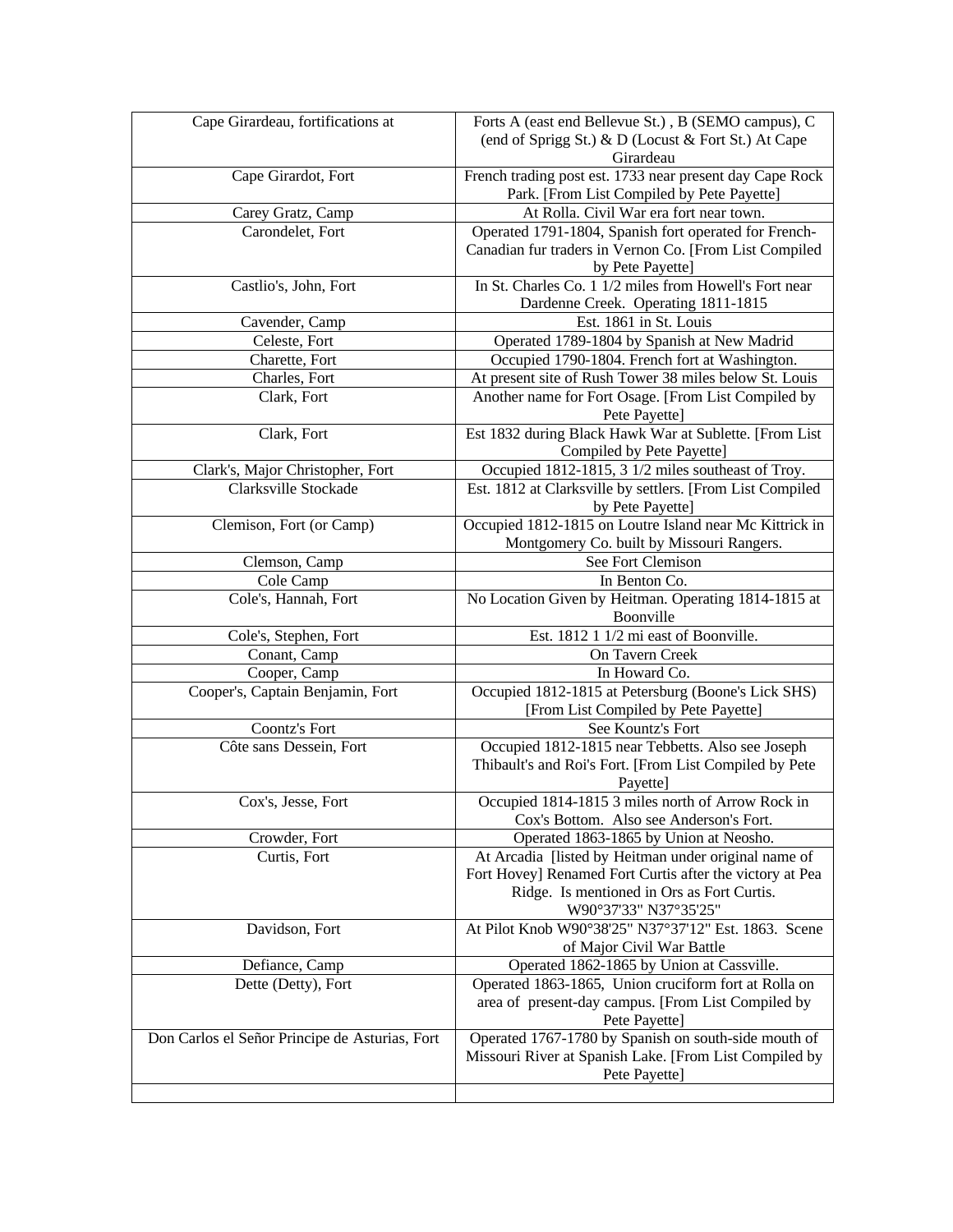| DuBois' Battery                                       | Union Gun Battery Aug 1861 on Wilson's Creek                                                                     |
|-------------------------------------------------------|------------------------------------------------------------------------------------------------------------------|
|                                                       | Battlefield. N93°24'40" W37°06'19"                                                                               |
| Eloit General Hospital                                | At St. Louis                                                                                                     |
| Ewing, Camp                                           | At St. Louis, exact location unknown. Named after Gen.<br>Thomas Ewing.                                          |
| Femme Osage Fort                                      | Occupied 1812-1815. Settler's fort at Mechanicsville.                                                            |
| Fiery Prairie Fort                                    | Another Name for Fort Osage. [From List Compiled by                                                              |
|                                                       | Pete Payette]                                                                                                    |
| Frémont, Camp                                         | Est. 1861 by Union at Cape Girardeau. [From List]                                                                |
|                                                       | Compiled by Pete Payette]                                                                                        |
| Frémont, Camp                                         | Est. 1861 by Union on south-side of Springfield prior to<br>Wilson's Creek. [From List Compiled by Pete Payette] |
| Gamble, Camp                                          | Civil War. Near St. Louis                                                                                        |
| Gayoso, Fort                                          | At Gayoso in Pemiscott Co                                                                                        |
| Gilbert's, Samuel, Fort                               | Occupied 1812-1815. On Salt River near Matson Mill in                                                            |
|                                                       | Ralls Co.                                                                                                        |
| Girardeau, Fort<br>Good Hope, Fort                    | At Cape Girardeau<br>Near Rolla                                                                                  |
| Good Samaritan General Hospital                       | At St. Louis                                                                                                     |
|                                                       | In Mississippi River                                                                                             |
| Grand Tower Rock, Reservation<br>Groom's, Jacob, Fort | Est 1814 near Big Spring 8 miles up from mouth of                                                                |
|                                                       | Loutre River.                                                                                                    |
| Guibor's Battery                                      | Confederate Gun Battery Aug 1861 on Wilson's Creek<br>Battlefield. W93°24'52" N37°06'05"                         |
| Half Moon, Fort                                       | At St. Louis                                                                                                     |
| Hard Times, Camp                                      | Est. 1838 during Honey War at old town site of Waterloo                                                          |
|                                                       | near Chambersburg [From List Compiled by Pete                                                                    |
|                                                       | Payette]                                                                                                         |
| Hardee, Camp                                          | At Pitman's Ferry                                                                                                |
| Hartville Fort                                        | Operated 1861-1863 by Union at Hartville. [From List<br>Compiled by Pete Payette]                                |
| Head's Fort                                           | Several Mile North of Rocheport. Operating 1811-1815                                                             |
|                                                       | on Big Moniteau Cr.                                                                                              |
| Hempstead, Fort                                       | In Howard Co. Operating 1812-1815. Located one mile                                                              |
|                                                       | north of New Franklin. Known as McLain's (McClain's)                                                             |
|                                                       | Fort at one time                                                                                                 |
| Henry, Fort                                           | In Randolph Co. according to Heitman. Payette records<br>as near Huntsville.                                     |
| Herron, Camp                                          | At Pilot Knob. Probably pictured as 'Camp Blood' in                                                              |
|                                                       | Harper's Weekly 1861                                                                                             |
| Hovey, Fort [also see Curtis, Fort]                   | At Ironton [really at Arcadia] W90°37'33" N37°35'25" on                                                          |
|                                                       | Fort Hill Civil War era                                                                                          |
| Howard, Fort                                          | 40 miles above St. Louis, Operating 1812-1815 near Old                                                           |
|                                                       | Monroe. 'Battle of the Sinkholes' fought by Missouri                                                             |
|                                                       | Rangers here on May 24, 1815.                                                                                    |
| Howell's Fort                                         | In Lincoln Co.                                                                                                   |
| Howell's, Francis, Fort                               | In St. Charles Co. near Weldon Springs. Operated 1811-<br>1815. Now in the Busch Wildlife Area.                  |
| Hunt, Camp                                            | Est. 1862, location unknown. [From List Compiled by                                                              |
|                                                       | Pete Payette]                                                                                                    |
| Hunter, Camp                                          | In Scott Co.                                                                                                     |
| Independence, Fort                                    | Occupied 1813-1815 built by Missouri Rangers two                                                                 |
|                                                       | miles east of Winfield, 8 miles abouve mouth of Cuivre                                                           |
|                                                       | River. Also known as Cap-au-Gris Fort.                                                                           |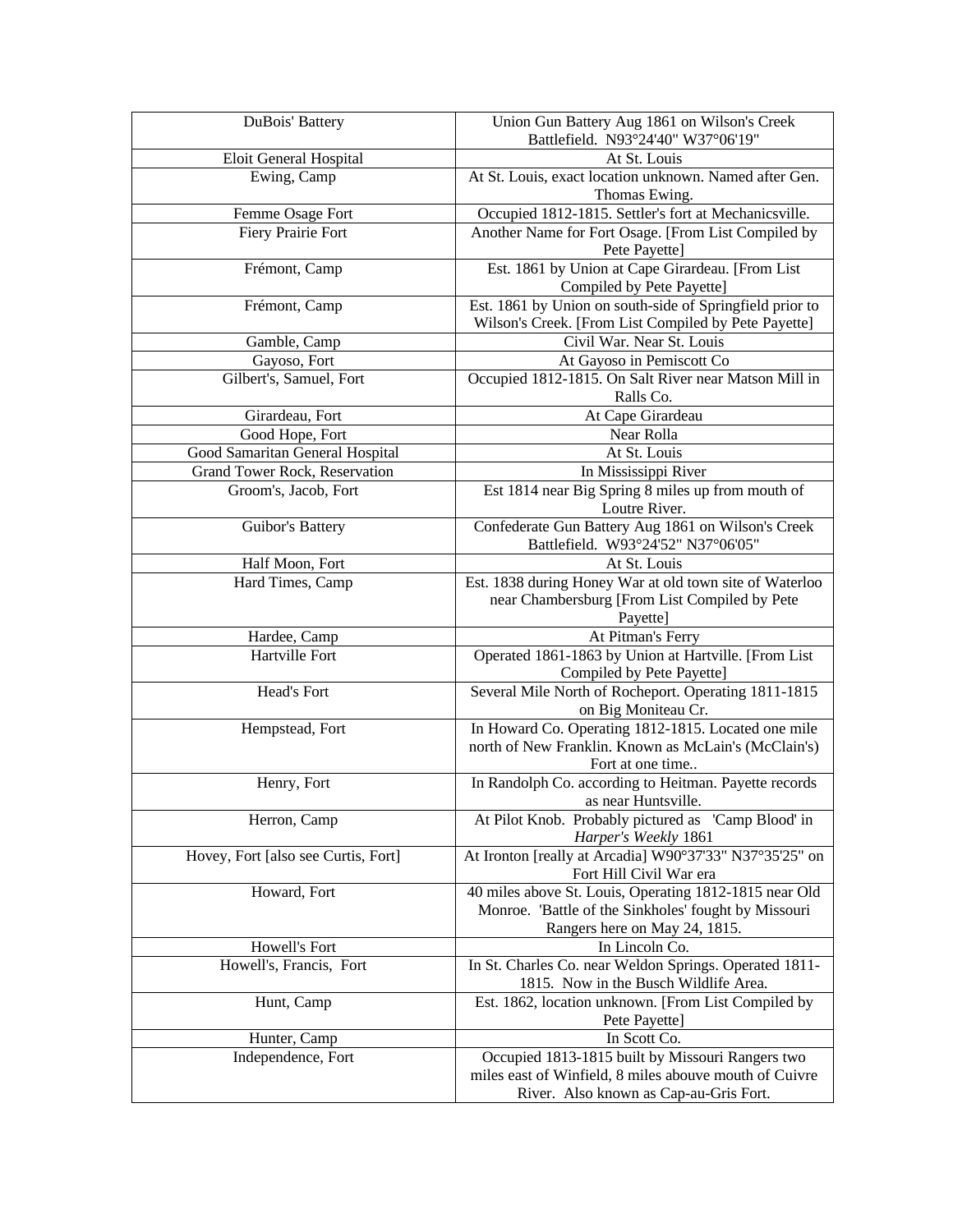| Jackson, Camp                        | Near St. Louis at Lindell's Grove [Campus of St. Louis<br>University] W90°13'59" N38°38'07"     |
|--------------------------------------|-------------------------------------------------------------------------------------------------|
| Jefferson Barracks                   | 10 miles below St. Louis W90°16'41" N38°30'49"                                                  |
| Jefferson Barracks National Cemetery | At Jefferson Barracks W90°17'27" N38°29'53"                                                     |
| Jefferson City National Cemetery     | At Jefferson City [1000 block East McCarty]<br>W92°09'43" N38°33'59"                            |
| Jefferson, Fort                      | Occupied 1861-1863, Union fort at Jefferson City. [From<br>List Compiled by Pete Payette]       |
| Jennison, Camp                       | At Kansas City. Est. 1861                                                                       |
| Johnson's Fort                       | Occupied 1813-1815 located on Little Moniteau Creek                                             |
|                                      | near Jefferson City.                                                                            |
| Journey's Fort                       | Occupied 1812-1815 15 miles west of Pond Fort perhaps<br>near Warrenton.                        |
| Kennedy's, Thomas, Fort              | Occupied 1811-1815 one mile east of Wright City                                                 |
| Kinkead's, David, Fort               | Occupied 1812-1815 near Arrow Rock. [From List<br>Compiled by Pete Payette & Michael D. Harris] |
| Kountz's Fort                        | 8 miles west of St. Charles, 1 1/2 miles east of                                                |
|                                      | Cottleville. Correctly spelled Coontz's Fort. Heitman<br>spells it 'Kountz'                     |
| Lamine Cantonment                    | At Otterville                                                                                   |
| Laramie, Fort                        | At Linden                                                                                       |
| La Petite Prairie Trading Post       | Est 1794 by French at Caruthersville. [From List]                                               |
|                                      | Compiled by Pete Payette]                                                                       |
| La Tour, Fort                        | At St. Louis                                                                                    |
| Lawrence, Fort                       | Operated 1861-1863 by Union on Beaver Creek, Taney                                              |
|                                      | Co, also known as Beaver Station Fort and Lawrence                                              |
|                                      | Mill Fort. [From List Compiled by Pete Payette]                                                 |
| Lawrence Mill Fort                   | See Fort Lawrence.                                                                              |
| Lawson General Hospital              | At St. Louis                                                                                    |
| Lee, Camp                            | At Cowskin Prairie                                                                              |
| Le Huillier, Fort                    | Est. 1730 by French. Location Unknown. [From List<br>Compiled by Pete Payette]                  |
| Le Sieur's, François, Trading Post   | Est. 1799 at Portage des Sioux. [From List Compiled by<br>Pete Payette]                         |
| Le Sueur, Fort                       | French Fort at Canton MO                                                                        |
| Lester's Fort                        | Est 1812, Missouri River fort, location unknown.                                                |
| Liberty Arsenal                      | On Missouri River, Clay Co. Approx W94°24'23"<br>N39°11'56". Operated 1850s to 1861.            |
| Lillie, Camp                         | One mile south of Jefferson City. Frémont's headquarters                                        |
|                                      | 1861.                                                                                           |
| Lincoln, Camp                        | Archaeology Site 23CT355, Van Buren, MO at site of old                                          |
|                                      | Van Buren Ranger Station. One of three camps in the                                             |
|                                      | area. Occupied 1862-1863                                                                        |
| Lincoln, Camp                        | At St. Louis                                                                                    |
| Lookout, Camp                        | At Quincy                                                                                       |
| Lookout, Fort                        | Gun Battery one mile down river from Portage des Sioux<br>Blockhouse.                           |
| Lorimont, Post                       | Spanish Post est. 1793 [From List Compiled by Pete<br>Payette]                                  |
| Lyon, Camp                           | At Bird's Point. Union Camp Est. 1861                                                           |
| Lyon, Fort                           | Est. 1862 near Windsor., Benton Co., now a town of that                                         |
| McCoy's Fort                         | name<br>Est. 1812. On Missouri River, Location Unknown. [From                                   |
|                                      | List Compiled by Pete Payette]                                                                  |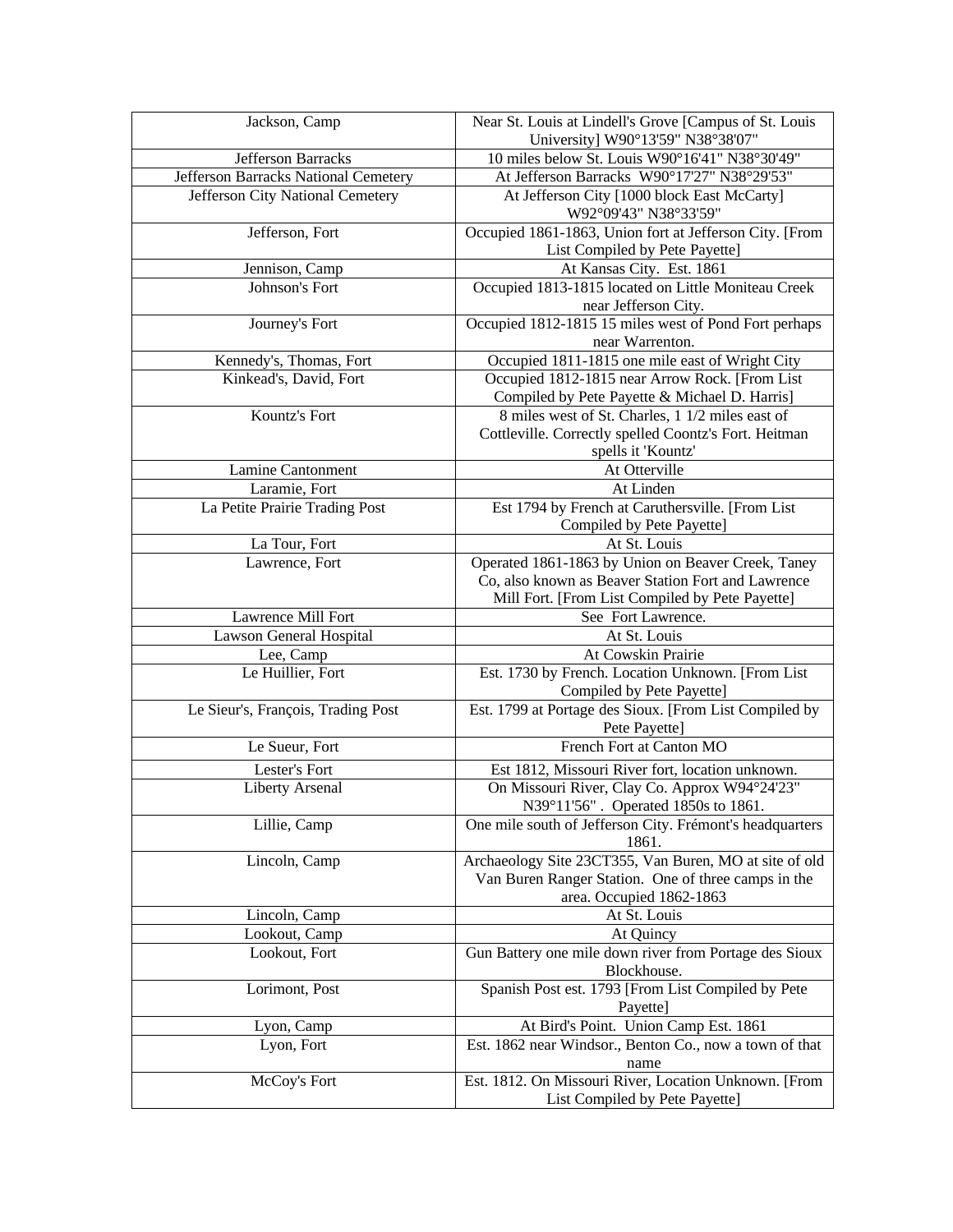| McClurg, Fort                               | On Lime Creek                                                                                                   |
|---------------------------------------------|-----------------------------------------------------------------------------------------------------------------|
| McCoy's Fort                                | On Lower Missouri. No other information.                                                                        |
| McCulloch, Ben, Camp                        | 1861 Confederate Camp Near Springfield                                                                          |
| McDermit's Fort                             | Occupied 1812-1815 near Big Spring on Loutre River.                                                             |
| McLouis, Fort                               | Near Site of New Franklin, (See Fort Hemstead)                                                                  |
| McMahan's, William, Fort                    | Occupied 1811-1815 about 5 miles from Cooper's Fort. 4                                                          |
|                                             | miles south from Arrow Rock.                                                                                    |
| Madison, Fort                               | See Fort Matson                                                                                                 |
| Marine General Hospital                     | At St. Louis                                                                                                    |
| Mason, Fort                                 | On Mississippi River, 100 miles above St. Louis.                                                                |
|                                             | Operating 1812-1814 near Saverton built by Missouri                                                             |
|                                             | Rangers.                                                                                                        |
| Masonic Hall, fortifications at             | Near Lexington Approx W93°52'36" N39°11'37" 1861                                                                |
|                                             | Battlefield. The Masonic Hall also known as Fort                                                                |
|                                             | Mulligan.                                                                                                       |
| Matson, Fort                                | Location Not Given by Heitman. Payette reports it as est.<br>1832 at Sublette and sometimes referred to as Fort |
|                                             | Madison.                                                                                                        |
| Miami, Fort                                 | On Missouri River, a little below Fort Osage                                                                    |
| Miller, Camp                                | Now Jefferson Barracks. Est circa 1826 near Camp                                                                |
|                                             | Adams then renamed Jefferson Barracks.                                                                          |
| Missouri Ordnance Depot, Liberty Arsenal    | On Missouri River, Clay Co.                                                                                     |
| Missouri State Soldier's Home               | St. James, MO.                                                                                                  |
| Fort Morgan                                 | Laclede, Mo. by Railroad Tracks. located now at                                                                 |
|                                             | Pershing Dr. and Vernon.                                                                                        |
| Mulligan, Fort                              | See Masonic, fortifications at                                                                                  |
| New Madrid, Fort                            | Operated by US from 1804-1808 and during Civil War                                                              |
|                                             | Near New Madrid. French trading post forts same area                                                            |
|                                             | from 1783 to American occupation.                                                                               |
| Orleans, Fort                               | Est. 1755. French Fort at O'Fallon. [From List Compiled                                                         |
|                                             | by Pete Payette]                                                                                                |
| Orleans, Fort                               | Near Mouth of Osage by Heitman. Correctly at mouth of                                                           |
|                                             | Grand River. Operating 1723-1728 east of DeWitt                                                                 |
| Osage, Fort                                 | On Missouri River, near present site of Sibley. Est. 1808.                                                      |
|                                             | Occupied 1808-1813, 1815-1827. Also known as Fort                                                               |
| Ozark, Camp                                 | Clark, Fort Sibley and Fiery Prairie Fort.<br>Operated 1862-1863 by Union at Ozark. [From List                  |
|                                             | Compiled by Pete Payette]                                                                                       |
| Peruque, Fort                               | Est. 1861 Union blockhouse Wabash RR bridge at                                                                  |
|                                             | Peruque Creek. [From List Compiled by Pete Payette]                                                             |
| Patterson, Camp                             | At Patterson W90°33'14" N37°11'07". Est. 1861                                                                   |
| Pike, Fort                                  | Est. 1832. On Des Moines River, 10 miles above its                                                              |
|                                             | mouth, near St. Francisville                                                                                    |
| Pilot Knob, Fort at                         | In Iron Co. [See Fort Davidson] W90°38'25" N37°37'12"                                                           |
| Point Pleasant, battery at                  | On Mississippi River, 12 miles below New Madrid                                                                 |
| Polk, Camp [Honorable Mention for Missouri] | In Tennessee, Island #10                                                                                        |
| Pond, Fort                                  | In St. Charles Co. near Wentzville Operating 1812-1815                                                          |
|                                             | on Dardenne Prairie. Built by Missouri Rangers.                                                                 |
| Portabe des Sioux Blockhouse                | Occupied 1813-1815.                                                                                             |
| Portage Des Sieux [sic], Fort               | On Mississippi River near Bellefontaine. Est. 1799 at                                                           |
|                                             | Portage des Sioux                                                                                               |
| Powder Point, battery on                    | At St. Louis                                                                                                    |
| Pulaski Arkansas Battery                    | Confederate Gun Position Aug 1861 at Wilson's Creek<br>Battlefield. W93°24'20" N37°06'11"                       |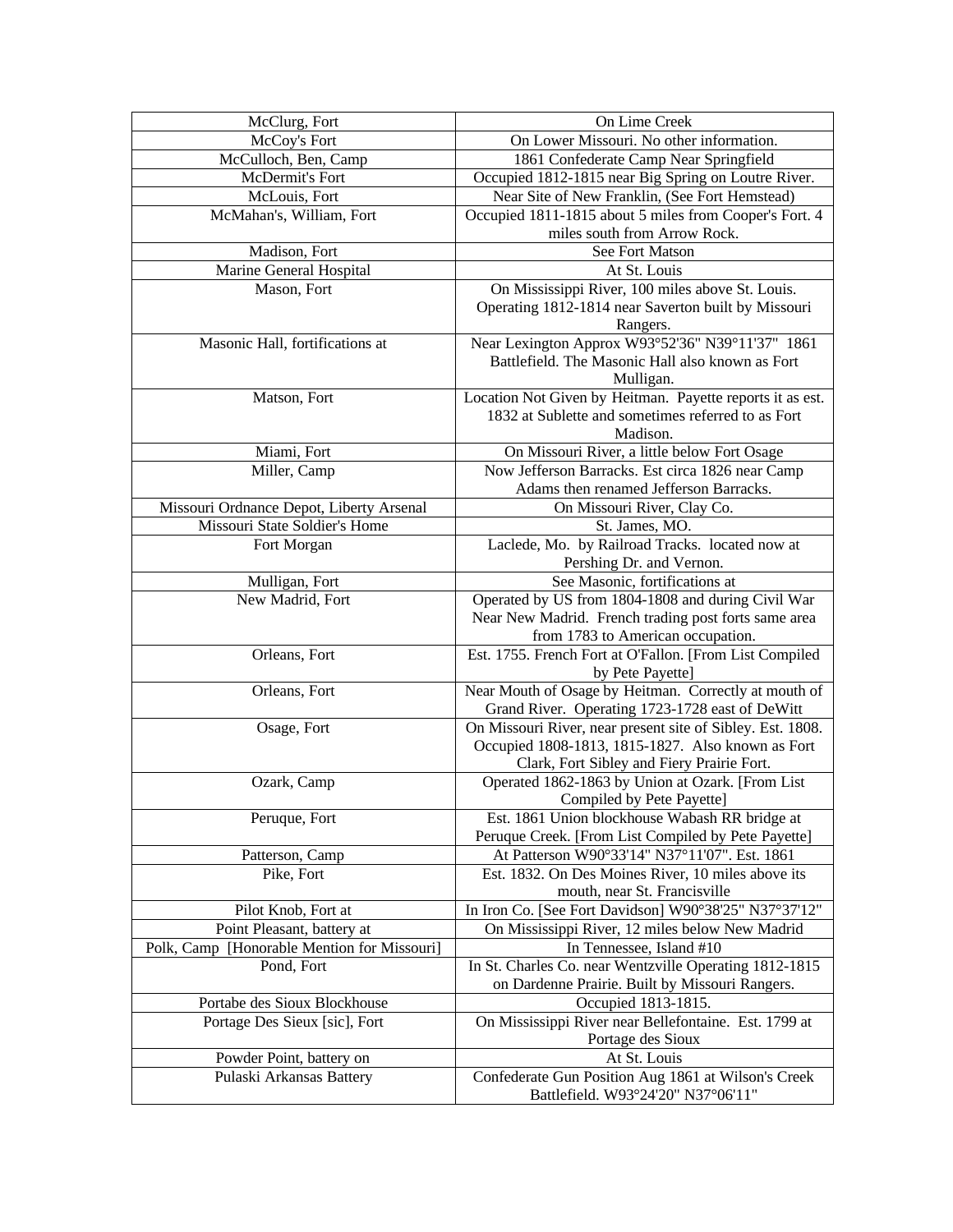| Quick's Fort                                | Occupied 1812-1815 near McKittrick in east end of                                                 |
|---------------------------------------------|---------------------------------------------------------------------------------------------------|
|                                             | Best's Bottom.                                                                                    |
| Reed's , William, Blockhouse                | Occupied 1812-1815 near Arrow Rock, now under water.                                              |
| Roi's (Roy's), Fort                         | See Thibault's Fort and Fort Côte sans Dessein. [From                                             |
|                                             | List Compiled by Pete Payette]                                                                    |
| Round Stone Fort                            | Est. Unk. 1770s, but possibly as early as 1690. Torn                                              |
|                                             | down after Civil War. Located 3rd & Adams St., St.                                                |
|                                             | Charles, MO. [From List Compiled by Pete Payette]                                                 |
| St. Charles, Fort                           | In St. Louis (See Fort San Carlos)                                                                |
| <b>St. Charles Post</b>                     | Est. 1804, Federal post at foot of Clay St., St. Charles.<br>[From List Compiled by Pete Payette] |
| St. Charles Trading Post                    | Est. 1769. French post at St. Charles                                                             |
| St. Joachim, Fort                           | Operated 1785-1804 at Ste. Genevieve by French                                                    |
| St. Joseph Post                             | Occupied 1863-1864, Union Post at St. Joseph. [From                                               |
|                                             | List Compiled by Pete Payette]                                                                    |
| St. Joseph Trading Post                     | Est 1826 at Riverfront Park, St. Joseph. [From List                                               |
|                                             | Compiled by Pete Payette]                                                                         |
| St. Louis Arsenal                           | Operated 1827-1904, 2nd & Arsenal, St. Louis                                                      |
| St. Louis Barracks                          | At St. Louis                                                                                      |
| St. Louis Clothing Depot                    | At St. Louis                                                                                      |
| St. Louis, Fortifications at                | Operated by Union 1861-1865. Fort Number Three                                                    |
|                                             | (Benton Park Area). [From List Compiled by Pete                                                   |
|                                             | Payette]                                                                                          |
| St. Louis Powder Depot                      | At Jefferson Barracks                                                                             |
| St. Louis Trading Post                      | Operated 1700-1703 & 1764-1768. French fort at 4th                                                |
|                                             | and Walnut. [From List Compiled by Pete Payette]                                                  |
| Ste. Genevieve, Fort                        | Est 1735 operated periodically until 1804 by French.                                              |
| San Carlos del Misuri, Fort                 | See Fort San Carolos el Rey. [From List Compiled by                                               |
|                                             | Pete Payette]                                                                                     |
| San Carlos el Rey, Don Carlos Tercero, Fort | Est. around 1767 by Spanish on north side mouth of                                                |
|                                             | Missouri River, St. Charles Co. [From List Compiled by                                            |
|                                             | Pete Payette]                                                                                     |
| San Carlos, Fort                            | At St. Louis [Old Spanish Fort, not US Army & not on                                              |
|                                             | Heitman's list]] Operated 1778 to 1805. bounded by                                                |
|                                             | Delmar, 4th and Franklin Streets. Also known as Fort San<br>Luis de Ylinoa                        |
| San Fernando, Fort                          | Spanish fort located at Little Prairie near river at                                              |
|                                             | Caruthersville. [From List Compiled by Pete Payette]                                              |
| San Juan del Misuri, Fort                   | Est 1796. Spanish fort at Dutzow (Jim Denny says was at                                           |
|                                             | La Charrette or Marthasvilles)                                                                    |
| Sand Springs, Camp                          | Operated 1862-1863 by Union at Sand Springs.                                                      |
| <b>Schofield Barracks</b>                   | Union operated 1863-1865 also known as Alexander                                                  |
|                                             | Barracks. [From List Compiled by Pete Payette]                                                    |
| Sibley, Fort                                | Another name for Fort Osage. [From List Compiled by                                               |
|                                             | Pete Payette]                                                                                     |
| Sibley's, George, Fort                      | Occupied 1813-1814. See Arrow Rock Fort.                                                          |
| South River Fort                            | Union Civil War fort to protect bridge at South River.                                            |
|                                             | Hannibal. [From List Compiled by Pete Payette]                                                    |
| Springfield, forts near                     | Est. 1862. Forts 1 through 5                                                                      |
| Springfield National Cemetery               | At Springfield W93°15'48" N37°10'26"                                                              |
| Stephens, Camp                              | Now site of Jefferson Barracks. Est. 1898 during                                                  |
|                                             | Spanish-American War                                                                              |
| <b>Stout's Fort</b>                         | One mile south of extinct town of Auburn in St. Charles                                           |
|                                             | Co. Occupied 1812-1815.                                                                           |